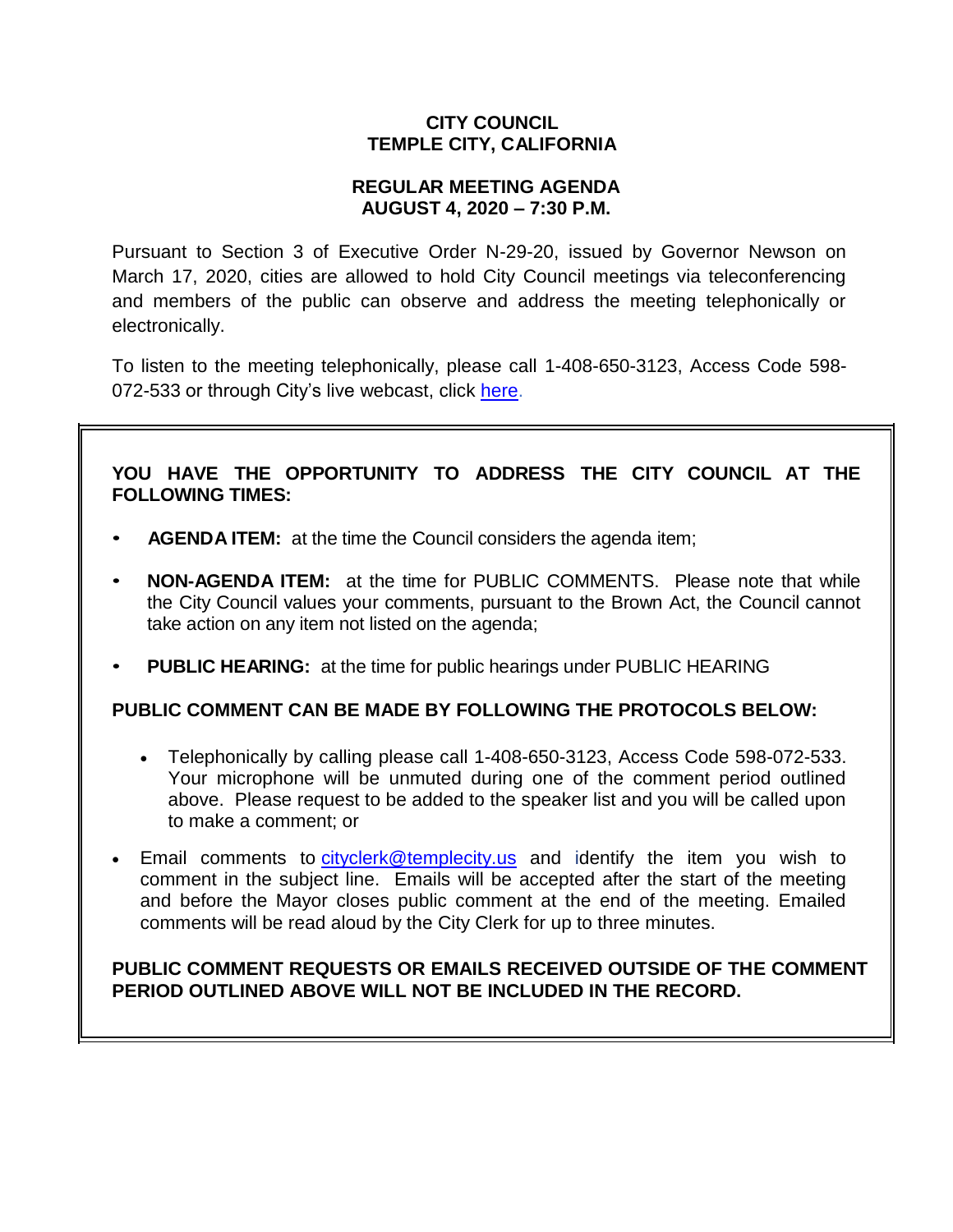- **1. CALL TO ORDER**  Mayor Chavez
- **2. ROLL CALL**  Councilmember Man, Sternquist, Vizcarra, Yu, Chavez

### **3. INVOCATION**

**4. PLEDGE OF ALLEGIANCE**

## **5. CEREMONIAL MATTERS – PRESENTATIONS**

#### A. COMMITTEE ON AGING UPDATE

### **6. PUBLIC COMMENTS ON ITEMS NOT LISTED ON THE AGENDA**

The City Council will now hear public comments regarding items **not listed** on the agenda. The procedure to address the City Council is highlighted on the first page of this agenda. This section is limited to 30 minutes total.

#### **7. CONSENT CALENDAR**

All Consent Calendar items may be approved in a single motion as recommended unless removed for further discussion. If members of the City Council or persons in the audience wish to discuss any matters listed on the Consent Calendar, please address them at this time.

Recommendation: Approve Items A through F per recommendations.

#### A. [APPROVAL](https://ca-templecity.civicplus.com/DocumentCenter/View/14868/02-7A-CCM---2020-07-21) OF MINUTES

The City Council is requested to review and approve the Minutes of the Regular City Council Meeting of July 21, 2020.

Recommendation: Approve.

#### B. PARKS AND RECREATION [COMMISSION MEETING ACTIONS](https://ca-templecity.civicplus.com/DocumentCenter/View/14869/03-7B-Parks-and-Recreation-Commission-Meeting-Actions-2020-07-15)

The City Council is requested to receive and file actions of the Regular Parks and Recreation Commission Meeting of July 15, 2020.

Recommendation: Receive and file update.

### [C.](https://ca-templecity.civicplus.com/DocumentCenter/View/14873/04-7C-Amendment-to-Agreement-with-Willdan-Engineering_Staff-Report-w-attachments) [FOURTH AMENDMENT TO THE CONSULTANT SERVICES AGREEMENT](https://ca-templecity.civicplus.com/DocumentCenter/View/14873/04-7C-Amendment-to-Agreement-with-Willdan-Engineering_Staff-Report-w-attachments)  [WITH WILLDAN ENGINEERING TO PROVIDE CONSULTANT SERVICES FOR](https://ca-templecity.civicplus.com/DocumentCenter/View/14873/04-7C-Amendment-to-Agreement-with-Willdan-Engineering_Staff-Report-w-attachments)  [THE CITY'S HOME IMPROVEMENT PROGRAM](https://ca-templecity.civicplus.com/DocumentCenter/View/14873/04-7C-Amendment-to-Agreement-with-Willdan-Engineering_Staff-Report-w-attachments)

The City Council is requested to approve the Fourth Amendment to the consultant services agreement with Willdan Engineering for one year (Fiscal Year 2020-21)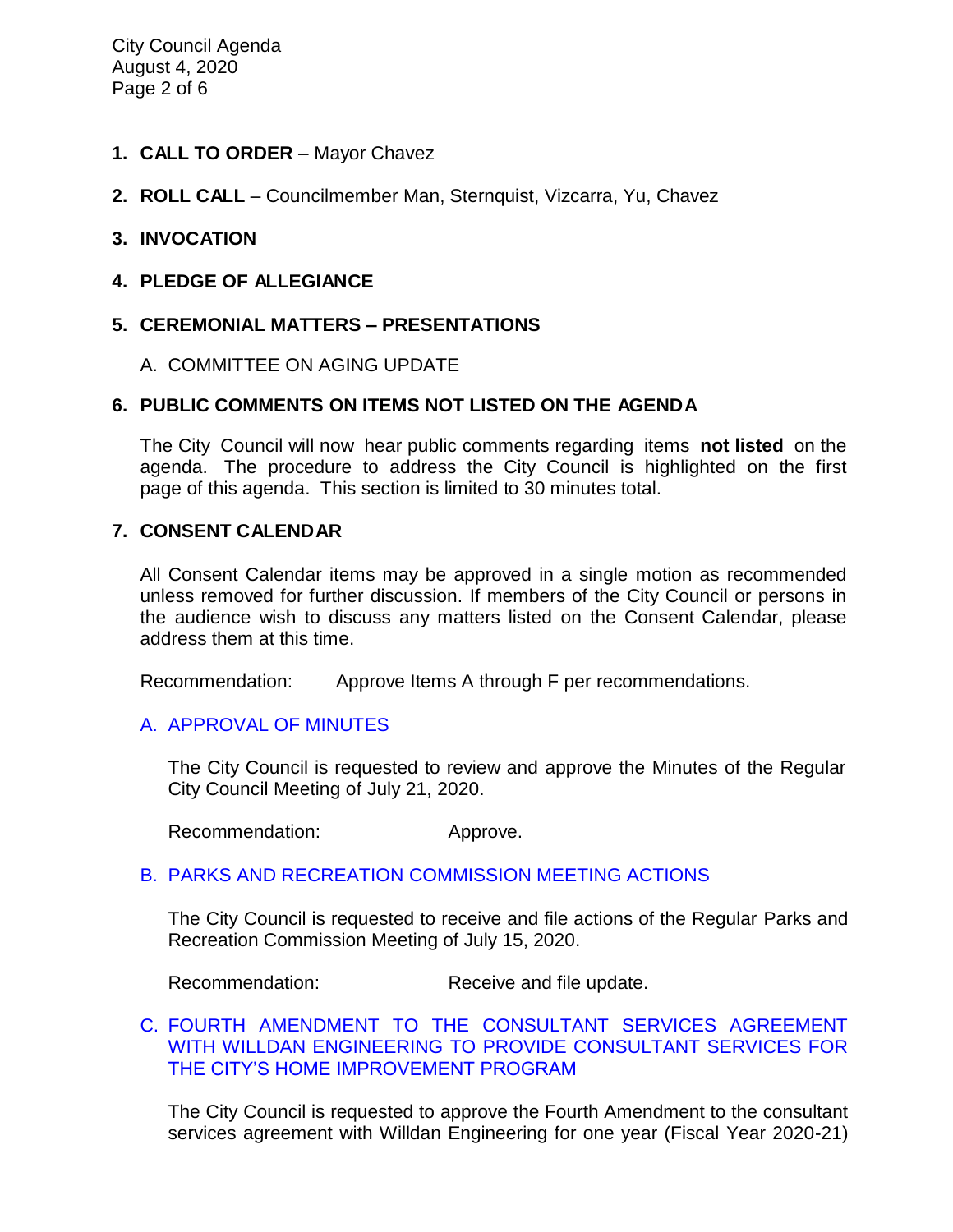City Council Agenda August 4, 2020 Page 3 of 6

and increase total compensation by \$29,588 for a total of \$139,588.

Recommendation:

- 1. Review and approve the Fourth Amendment to the consultant services agreement with Willdan Engineering to provide services for Fiscal Year 2020-21, expand the scope of services to provide the City with professional consultant services advising staff on the implementation of the City's Small Business Assistance Program, and increase the total compensation by \$29,588 for a total of \$139,588; and
- 2. Authorize the City Manager to execute the Fourth Amendment with Willdan Engineering.

## D. [ON-CALL VIDEO PRODUCTION SERVICES](https://ca-templecity.civicplus.com/DocumentCenter/View/14870/05-7D-Red-88-Media-OnCall-Services_Staff-Report-final)

The City Council is requested to consider approval of the on-call services agreement to assist staff in continuing virtual programming through the remaining fiscal year to help bridge the social distancing gap between City Hall and the community.

Recommendation:

- 1. Approve a professional services agreement with Red 88 Media for on-call video production services in an amount not to exceed \$24,999; and
- 2. Authorize the City Manager to execute the agreement.

#### E. [VISA CARD REPORT](https://ca-templecity.civicplus.com/DocumentCenter/View/14871/06-7E-Visa-Card-Report)

The City Council is requested to receive and file the Visa Card Report.

Recommendation: Receive and file.

### F. [ADOPTION OF RESOLUTION NO. 20-5486](https://ca-templecity.civicplus.com/DocumentCenter/View/14864/07-7F-CC-Warrant) APPROVING PAYMENT OF BILLS [FOR FISCAL YEAR 2020-21](https://ca-templecity.civicplus.com/DocumentCenter/View/14864/07-7F-CC-Warrant)

The City Council is requested to adopt Resolution No. 20-5486 authorizing the payment of bills.

Recommendation: Adopt Resolution No. 20-5486.

#### **8. PUBLIC HEARING** – None

**9. UNFINISHED BUSINESS**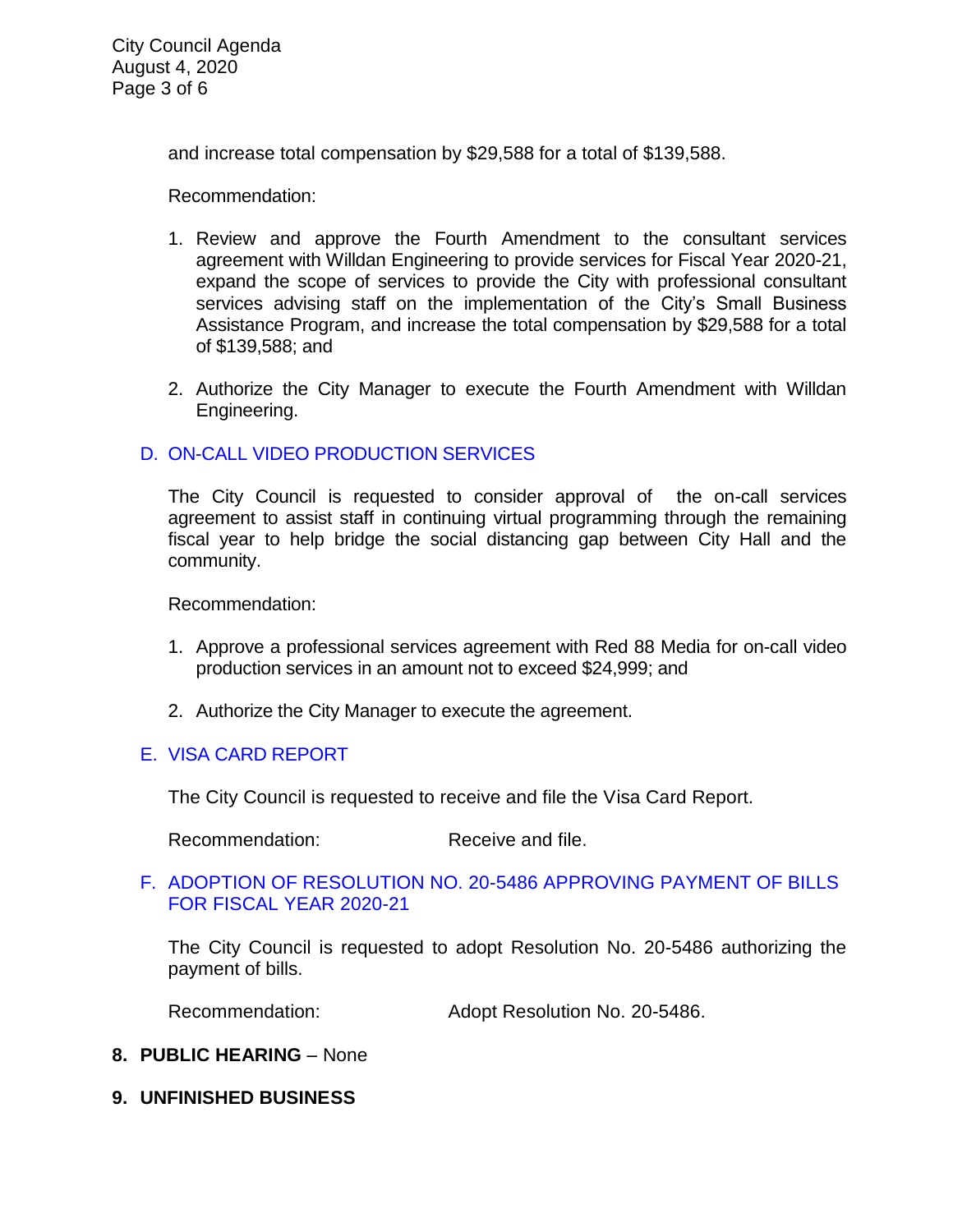# A. [PRIMROSE PARK STATUS UPDATE](https://ca-templecity.civicplus.com/DocumentCenter/View/14865/08-9A-Primrose-Park-Project-Update---Staff-Report)

As part of the Primrose Project Schedule, staff is providing an update to the City Council prior to the start of the bid process.

Recommendation: Receive and file the Primrose Status Update staff report.

### B. [ADDITIONAL SCOPE OF SERVICES AND FEES FOR PROFESSIONAL](https://ca-templecity.civicplus.com/DocumentCenter/View/14866/09-9B-Amendment-to-David-Volz-Agreement-for-Primrose-Park-Design---Staff-Report)  SERVICES AGREEMENT [WITH DAVID VOLZ DESIGN FOR PRIMROSE PARK](https://ca-templecity.civicplus.com/DocumentCenter/View/14866/09-9B-Amendment-to-David-Volz-Agreement-for-Primrose-Park-Design---Staff-Report)  **[PROJECT](https://ca-templecity.civicplus.com/DocumentCenter/View/14866/09-9B-Amendment-to-David-Volz-Agreement-for-Primrose-Park-Design---Staff-Report)**

The City Council is requested to approve the increase in scope of services and fees for David Volz.

Presentation: Parks and Recreation Director

Recommendation: Approve the additional scope of services and fees for the Professional Services Agreement with David Volz Design for the Primrose Park Project.

### **10. NEW BUSINESS**

## A. [TEMPORARY OUTDOOR DINING REQUESTS](https://ca-templecity.civicplus.com/DocumentCenter/View/14867/10-10A-Temporary-Outdoor-Dining-Application---Staff-Report)

Current public health orders do not allow restaurants to have indoor dining but allow for dining outdoors. This has resulted in requests from restaurants to provide outdoor dining. The City Council is asked to provide direction to staff regarding temporary outdoor dining requests.

| Presentation: | Interim Community Development Director |
|---------------|----------------------------------------|
|---------------|----------------------------------------|

Recommendation: Provide direction to staff on the process of reviewing and approving temporary outdoor dining requests.

## B. TEMPORARY BANNER PERMITS – [WAIVER OF FEES AND MODIFICATION](https://ca-templecity.civicplus.com/DocumentCenter/View/14874/11-10B-Banner-Permits_Staff-Report_Final)  OF RULES [FOR DISPLAY PERIODS](https://ca-templecity.civicplus.com/DocumentCenter/View/14874/11-10B-Banner-Permits_Staff-Report_Final)

Given the state of emergency and the pressing need for businesses to communicate with customers various messages, staff is recommending that City Council waive fees and modify the time requirements for all banner permits.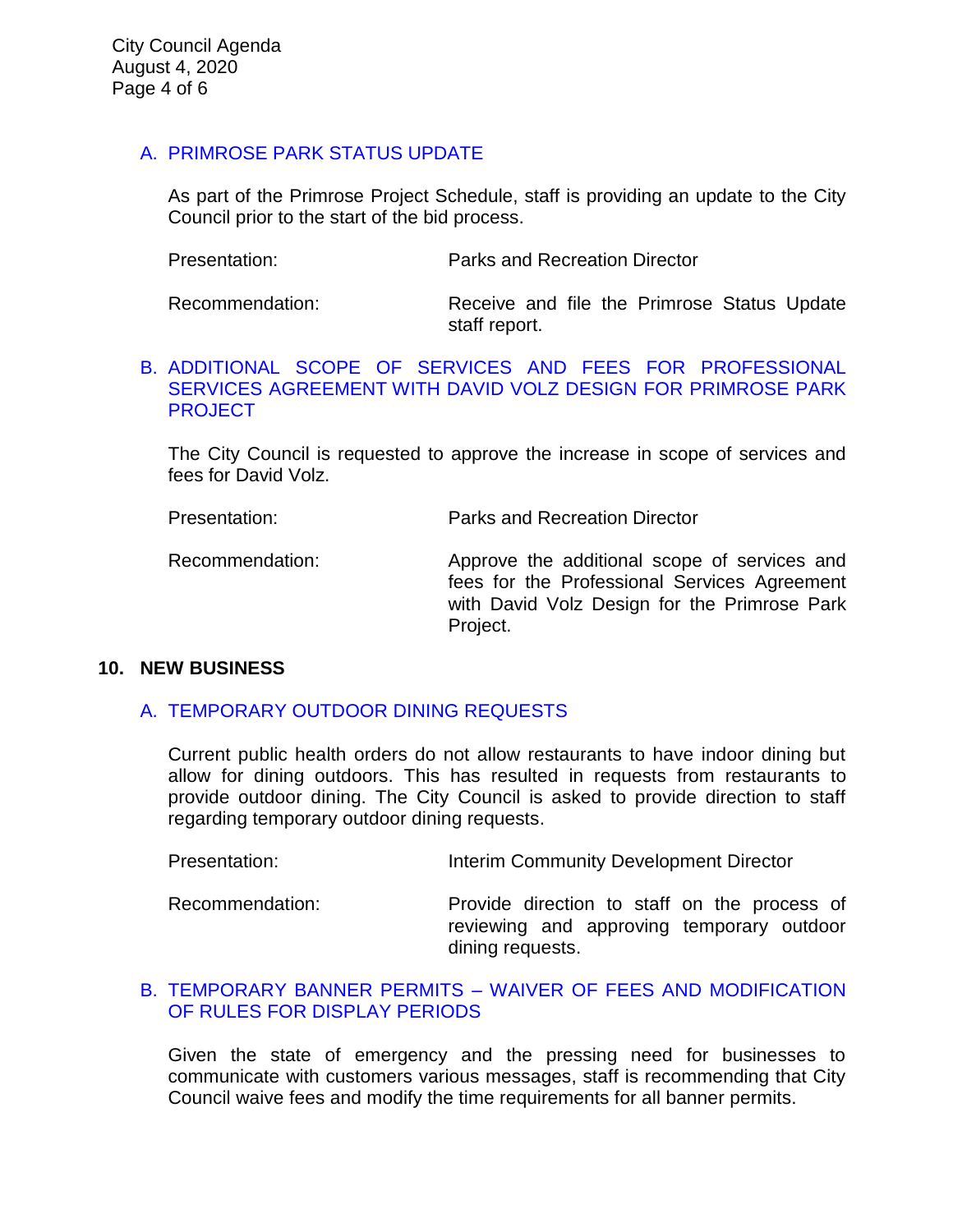City Council Agenda August 4, 2020 Page 5 of 6

Presentation: Interim Community Development Director

Recommendation:

- 1. Waive fees for temporary banner permits while the City is in a local state of emergency; and
- 2. Direct staff to allow businesses to keep banners up for a period of six months or until the end of the local state of emergency, whichever comes first.

### **11. UPDATE FROM CITY MANAGER**

# **12. UPDATE FROM CITY ATTORNEY**

# **13. COUNCIL REPORTS REGARDING AD HOC OR STANDING COMMITTEE MEETINGS**

- A. SCHOOL DISTRICT/CITY STANDING COMMITTEE (Councilmember Man and Mayor Chavez) – Formed 1/3/2012
- B. LAS TUNAS DOWNTOWN REVITALIZATION STANDING COMMITTEE (Mayor Chavez and Mayor Pro Tem Yu) – Formed 2/18/2014
- C. FUTURE DEVELOPMENT OF CITY PROPERTIES STANDING COMMITTEE (Mayor Pro Tem Yu and Councilmember Man) – Formed 2/18/2014
- D. AUDIT STANDING COMMITTEE (Mayor Chavez and Mayor Pro Tem Yu) – Formed 7/15/2014
- E. FACILITIES, PUBLIC WORKS, AND INFRASTRUCTURE STANDING **COMMITTEE** (Mayor Pro Tem Yu and Councilmember Man) – Formed 4/4/2017
- F. PRIMROSE PARK ART ELEMENT AD HOC (Councilmember Vizcarra and Mayor Pro Tem Yu) – Formed 5/19/20

## **14. COUNCIL ITEMS SEPARATE FROM THE CITY MANAGER'S REGULAR AGENDA**

- A. COUNCILMEMBER MAN
- B. COUNCILMEMBER STERNQUIST
- C. COUNCILMEMBER VIZCARRA
- D. MAYOR PRO TEM YU